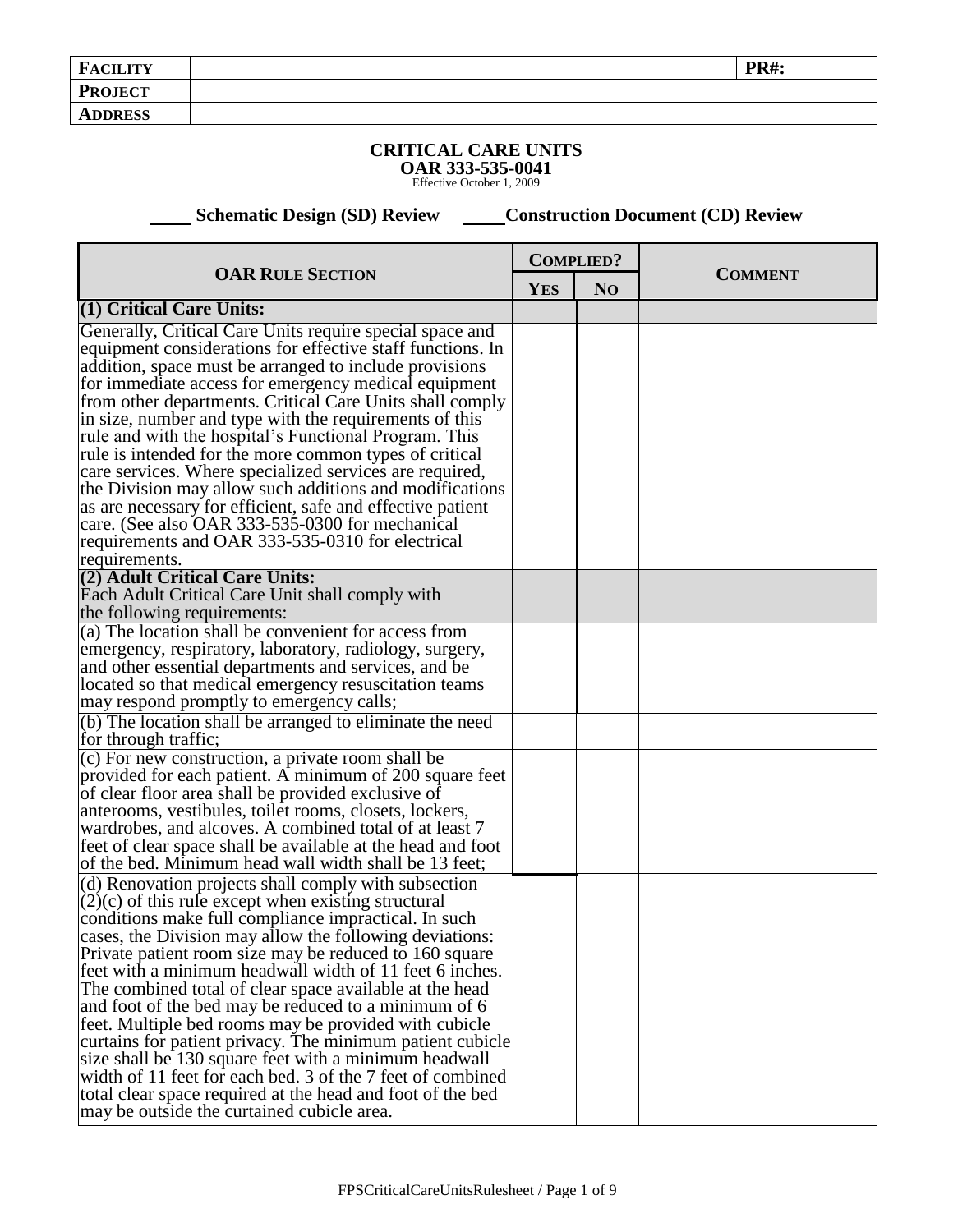| <b>YES</b><br>N <sub>O</sub><br>(e) In private rooms or curtained cubicles, visual access<br>to the corridor shall be provided. In multiple bed rooms,<br>cubicle curtains or other alternative methods approved by<br>the Division shall be provided for visual privacy from<br>casual observation by other patients and visitors;<br>(f) Where only one door is provided to a bed space, it<br>shall be at least 3 feet 8 inches in clear width and<br>arranged to minimize interference with the movement of<br>beds and large equipment. Sliding doors shall not have<br>floor tracks and shall have hardware that minimizes<br>jamming. When a secondary door is desired for staff use,<br>it may be of a smaller width;<br>$(g)$ For the purpose of allowing day from night<br>orientation, newly constructed patient rooms shall<br>include at least one window meeting the requirements of<br>OAR 333-535-0025(1)(c), arranged to allow direct visual<br>access by the patient to the outside. Patient rooms and<br>cubicles in renovation projects shall also meet this<br>requirement except when the Division determines that<br>existing structural conditions make it impractical to do<br>so. In these instances, patients must have direct visual<br>access to an outside window, but it may be a clerestory<br>type and the distance from the patient bed to the outside<br>window may be up to 50 feet;<br>(h) A nurse call device shall be provided at each bed for<br>patient use. A staff use emergency call station shall also<br>be provided in each patient room to summon assistance.<br>In multiple bed rooms, at least one such emergency call<br>station shall be provided for each 8 patient beds;<br>(i) Hand-washing stations shall be convenient to nurse's<br>stations and patient bed areas. One hand-washing station<br>shall be provided in each patient room. The hand-<br>washing station shall be located near the entrance of the<br>patient room, designed to minimize splashing water onto<br>the floor, and shall be equipped with hands-free operable<br>controls. In multiple bed rooms allowed under paragraph<br>$(2)(d)$ of this rule, if the Division determines that existing<br>structural conditions make it impractical to comply with<br>this requirement, there shall be at least 1 hand-washing<br>station provided for every 2 beds in multiple bed rooms.<br>The hand-washing station shall be located near the<br>entrances to patient cubicles;<br>$(i)$ A toilet shall be provided within each patient room or<br>in a separate private toilet room entered directly from the<br>patient room. Space shall be provided adjacent to toilets<br>to allow for staff assistance. An exception to this<br>requirement may be granted by the Division when the<br>project is within a Department of Human Services<br>designated Level 1 Trauma Center Hospital and patients<br>typically are unable to utilize toilets. In renovation<br>projects if the Division determines that existing structural<br>conditions make it impractical to comply with this<br>paragraph, a minimum of 1 enclosed toilet room and<br>hand-washing station shall be provided for each 8<br>patient beds. In these instances, portable toilets are<br>permitted in place of fixed toilets within each patient<br>room or cubicle. If portable toilets are used, facilities for<br>cleaning and storing them shall be conveniently located |                                               | <b>COMPLIED?</b> |  |                |  |
|--------------------------------------------------------------------------------------------------------------------------------------------------------------------------------------------------------------------------------------------------------------------------------------------------------------------------------------------------------------------------------------------------------------------------------------------------------------------------------------------------------------------------------------------------------------------------------------------------------------------------------------------------------------------------------------------------------------------------------------------------------------------------------------------------------------------------------------------------------------------------------------------------------------------------------------------------------------------------------------------------------------------------------------------------------------------------------------------------------------------------------------------------------------------------------------------------------------------------------------------------------------------------------------------------------------------------------------------------------------------------------------------------------------------------------------------------------------------------------------------------------------------------------------------------------------------------------------------------------------------------------------------------------------------------------------------------------------------------------------------------------------------------------------------------------------------------------------------------------------------------------------------------------------------------------------------------------------------------------------------------------------------------------------------------------------------------------------------------------------------------------------------------------------------------------------------------------------------------------------------------------------------------------------------------------------------------------------------------------------------------------------------------------------------------------------------------------------------------------------------------------------------------------------------------------------------------------------------------------------------------------------------------------------------------------------------------------------------------------------------------------------------------------------------------------------------------------------------------------------------------------------------------------------------------------------------------------------------------------------------------------------------------------------------------------------------------------------------------------------------------------------------------------------------------------------------------------------------------------------------------------------------------------------------------------------------------------------------------------------------------------------------------------------------------------------------------------------------------------|-----------------------------------------------|------------------|--|----------------|--|
|                                                                                                                                                                                                                                                                                                                                                                                                                                                                                                                                                                                                                                                                                                                                                                                                                                                                                                                                                                                                                                                                                                                                                                                                                                                                                                                                                                                                                                                                                                                                                                                                                                                                                                                                                                                                                                                                                                                                                                                                                                                                                                                                                                                                                                                                                                                                                                                                                                                                                                                                                                                                                                                                                                                                                                                                                                                                                                                                                                                                                                                                                                                                                                                                                                                                                                                                                                                                                                                                                | <b>OAR RULE SECTION</b>                       |                  |  | <b>COMMENT</b> |  |
|                                                                                                                                                                                                                                                                                                                                                                                                                                                                                                                                                                                                                                                                                                                                                                                                                                                                                                                                                                                                                                                                                                                                                                                                                                                                                                                                                                                                                                                                                                                                                                                                                                                                                                                                                                                                                                                                                                                                                                                                                                                                                                                                                                                                                                                                                                                                                                                                                                                                                                                                                                                                                                                                                                                                                                                                                                                                                                                                                                                                                                                                                                                                                                                                                                                                                                                                                                                                                                                                                |                                               |                  |  |                |  |
|                                                                                                                                                                                                                                                                                                                                                                                                                                                                                                                                                                                                                                                                                                                                                                                                                                                                                                                                                                                                                                                                                                                                                                                                                                                                                                                                                                                                                                                                                                                                                                                                                                                                                                                                                                                                                                                                                                                                                                                                                                                                                                                                                                                                                                                                                                                                                                                                                                                                                                                                                                                                                                                                                                                                                                                                                                                                                                                                                                                                                                                                                                                                                                                                                                                                                                                                                                                                                                                                                |                                               |                  |  |                |  |
|                                                                                                                                                                                                                                                                                                                                                                                                                                                                                                                                                                                                                                                                                                                                                                                                                                                                                                                                                                                                                                                                                                                                                                                                                                                                                                                                                                                                                                                                                                                                                                                                                                                                                                                                                                                                                                                                                                                                                                                                                                                                                                                                                                                                                                                                                                                                                                                                                                                                                                                                                                                                                                                                                                                                                                                                                                                                                                                                                                                                                                                                                                                                                                                                                                                                                                                                                                                                                                                                                |                                               |                  |  |                |  |
|                                                                                                                                                                                                                                                                                                                                                                                                                                                                                                                                                                                                                                                                                                                                                                                                                                                                                                                                                                                                                                                                                                                                                                                                                                                                                                                                                                                                                                                                                                                                                                                                                                                                                                                                                                                                                                                                                                                                                                                                                                                                                                                                                                                                                                                                                                                                                                                                                                                                                                                                                                                                                                                                                                                                                                                                                                                                                                                                                                                                                                                                                                                                                                                                                                                                                                                                                                                                                                                                                |                                               |                  |  |                |  |
|                                                                                                                                                                                                                                                                                                                                                                                                                                                                                                                                                                                                                                                                                                                                                                                                                                                                                                                                                                                                                                                                                                                                                                                                                                                                                                                                                                                                                                                                                                                                                                                                                                                                                                                                                                                                                                                                                                                                                                                                                                                                                                                                                                                                                                                                                                                                                                                                                                                                                                                                                                                                                                                                                                                                                                                                                                                                                                                                                                                                                                                                                                                                                                                                                                                                                                                                                                                                                                                                                |                                               |                  |  |                |  |
|                                                                                                                                                                                                                                                                                                                                                                                                                                                                                                                                                                                                                                                                                                                                                                                                                                                                                                                                                                                                                                                                                                                                                                                                                                                                                                                                                                                                                                                                                                                                                                                                                                                                                                                                                                                                                                                                                                                                                                                                                                                                                                                                                                                                                                                                                                                                                                                                                                                                                                                                                                                                                                                                                                                                                                                                                                                                                                                                                                                                                                                                                                                                                                                                                                                                                                                                                                                                                                                                                |                                               |                  |  |                |  |
|                                                                                                                                                                                                                                                                                                                                                                                                                                                                                                                                                                                                                                                                                                                                                                                                                                                                                                                                                                                                                                                                                                                                                                                                                                                                                                                                                                                                                                                                                                                                                                                                                                                                                                                                                                                                                                                                                                                                                                                                                                                                                                                                                                                                                                                                                                                                                                                                                                                                                                                                                                                                                                                                                                                                                                                                                                                                                                                                                                                                                                                                                                                                                                                                                                                                                                                                                                                                                                                                                |                                               |                  |  |                |  |
|                                                                                                                                                                                                                                                                                                                                                                                                                                                                                                                                                                                                                                                                                                                                                                                                                                                                                                                                                                                                                                                                                                                                                                                                                                                                                                                                                                                                                                                                                                                                                                                                                                                                                                                                                                                                                                                                                                                                                                                                                                                                                                                                                                                                                                                                                                                                                                                                                                                                                                                                                                                                                                                                                                                                                                                                                                                                                                                                                                                                                                                                                                                                                                                                                                                                                                                                                                                                                                                                                |                                               |                  |  |                |  |
|                                                                                                                                                                                                                                                                                                                                                                                                                                                                                                                                                                                                                                                                                                                                                                                                                                                                                                                                                                                                                                                                                                                                                                                                                                                                                                                                                                                                                                                                                                                                                                                                                                                                                                                                                                                                                                                                                                                                                                                                                                                                                                                                                                                                                                                                                                                                                                                                                                                                                                                                                                                                                                                                                                                                                                                                                                                                                                                                                                                                                                                                                                                                                                                                                                                                                                                                                                                                                                                                                |                                               |                  |  |                |  |
|                                                                                                                                                                                                                                                                                                                                                                                                                                                                                                                                                                                                                                                                                                                                                                                                                                                                                                                                                                                                                                                                                                                                                                                                                                                                                                                                                                                                                                                                                                                                                                                                                                                                                                                                                                                                                                                                                                                                                                                                                                                                                                                                                                                                                                                                                                                                                                                                                                                                                                                                                                                                                                                                                                                                                                                                                                                                                                                                                                                                                                                                                                                                                                                                                                                                                                                                                                                                                                                                                |                                               |                  |  |                |  |
|                                                                                                                                                                                                                                                                                                                                                                                                                                                                                                                                                                                                                                                                                                                                                                                                                                                                                                                                                                                                                                                                                                                                                                                                                                                                                                                                                                                                                                                                                                                                                                                                                                                                                                                                                                                                                                                                                                                                                                                                                                                                                                                                                                                                                                                                                                                                                                                                                                                                                                                                                                                                                                                                                                                                                                                                                                                                                                                                                                                                                                                                                                                                                                                                                                                                                                                                                                                                                                                                                |                                               |                  |  |                |  |
|                                                                                                                                                                                                                                                                                                                                                                                                                                                                                                                                                                                                                                                                                                                                                                                                                                                                                                                                                                                                                                                                                                                                                                                                                                                                                                                                                                                                                                                                                                                                                                                                                                                                                                                                                                                                                                                                                                                                                                                                                                                                                                                                                                                                                                                                                                                                                                                                                                                                                                                                                                                                                                                                                                                                                                                                                                                                                                                                                                                                                                                                                                                                                                                                                                                                                                                                                                                                                                                                                |                                               |                  |  |                |  |
|                                                                                                                                                                                                                                                                                                                                                                                                                                                                                                                                                                                                                                                                                                                                                                                                                                                                                                                                                                                                                                                                                                                                                                                                                                                                                                                                                                                                                                                                                                                                                                                                                                                                                                                                                                                                                                                                                                                                                                                                                                                                                                                                                                                                                                                                                                                                                                                                                                                                                                                                                                                                                                                                                                                                                                                                                                                                                                                                                                                                                                                                                                                                                                                                                                                                                                                                                                                                                                                                                |                                               |                  |  |                |  |
|                                                                                                                                                                                                                                                                                                                                                                                                                                                                                                                                                                                                                                                                                                                                                                                                                                                                                                                                                                                                                                                                                                                                                                                                                                                                                                                                                                                                                                                                                                                                                                                                                                                                                                                                                                                                                                                                                                                                                                                                                                                                                                                                                                                                                                                                                                                                                                                                                                                                                                                                                                                                                                                                                                                                                                                                                                                                                                                                                                                                                                                                                                                                                                                                                                                                                                                                                                                                                                                                                |                                               |                  |  |                |  |
|                                                                                                                                                                                                                                                                                                                                                                                                                                                                                                                                                                                                                                                                                                                                                                                                                                                                                                                                                                                                                                                                                                                                                                                                                                                                                                                                                                                                                                                                                                                                                                                                                                                                                                                                                                                                                                                                                                                                                                                                                                                                                                                                                                                                                                                                                                                                                                                                                                                                                                                                                                                                                                                                                                                                                                                                                                                                                                                                                                                                                                                                                                                                                                                                                                                                                                                                                                                                                                                                                |                                               |                  |  |                |  |
|                                                                                                                                                                                                                                                                                                                                                                                                                                                                                                                                                                                                                                                                                                                                                                                                                                                                                                                                                                                                                                                                                                                                                                                                                                                                                                                                                                                                                                                                                                                                                                                                                                                                                                                                                                                                                                                                                                                                                                                                                                                                                                                                                                                                                                                                                                                                                                                                                                                                                                                                                                                                                                                                                                                                                                                                                                                                                                                                                                                                                                                                                                                                                                                                                                                                                                                                                                                                                                                                                |                                               |                  |  |                |  |
|                                                                                                                                                                                                                                                                                                                                                                                                                                                                                                                                                                                                                                                                                                                                                                                                                                                                                                                                                                                                                                                                                                                                                                                                                                                                                                                                                                                                                                                                                                                                                                                                                                                                                                                                                                                                                                                                                                                                                                                                                                                                                                                                                                                                                                                                                                                                                                                                                                                                                                                                                                                                                                                                                                                                                                                                                                                                                                                                                                                                                                                                                                                                                                                                                                                                                                                                                                                                                                                                                |                                               |                  |  |                |  |
|                                                                                                                                                                                                                                                                                                                                                                                                                                                                                                                                                                                                                                                                                                                                                                                                                                                                                                                                                                                                                                                                                                                                                                                                                                                                                                                                                                                                                                                                                                                                                                                                                                                                                                                                                                                                                                                                                                                                                                                                                                                                                                                                                                                                                                                                                                                                                                                                                                                                                                                                                                                                                                                                                                                                                                                                                                                                                                                                                                                                                                                                                                                                                                                                                                                                                                                                                                                                                                                                                |                                               |                  |  |                |  |
|                                                                                                                                                                                                                                                                                                                                                                                                                                                                                                                                                                                                                                                                                                                                                                                                                                                                                                                                                                                                                                                                                                                                                                                                                                                                                                                                                                                                                                                                                                                                                                                                                                                                                                                                                                                                                                                                                                                                                                                                                                                                                                                                                                                                                                                                                                                                                                                                                                                                                                                                                                                                                                                                                                                                                                                                                                                                                                                                                                                                                                                                                                                                                                                                                                                                                                                                                                                                                                                                                |                                               |                  |  |                |  |
|                                                                                                                                                                                                                                                                                                                                                                                                                                                                                                                                                                                                                                                                                                                                                                                                                                                                                                                                                                                                                                                                                                                                                                                                                                                                                                                                                                                                                                                                                                                                                                                                                                                                                                                                                                                                                                                                                                                                                                                                                                                                                                                                                                                                                                                                                                                                                                                                                                                                                                                                                                                                                                                                                                                                                                                                                                                                                                                                                                                                                                                                                                                                                                                                                                                                                                                                                                                                                                                                                |                                               |                  |  |                |  |
|                                                                                                                                                                                                                                                                                                                                                                                                                                                                                                                                                                                                                                                                                                                                                                                                                                                                                                                                                                                                                                                                                                                                                                                                                                                                                                                                                                                                                                                                                                                                                                                                                                                                                                                                                                                                                                                                                                                                                                                                                                                                                                                                                                                                                                                                                                                                                                                                                                                                                                                                                                                                                                                                                                                                                                                                                                                                                                                                                                                                                                                                                                                                                                                                                                                                                                                                                                                                                                                                                |                                               |                  |  |                |  |
|                                                                                                                                                                                                                                                                                                                                                                                                                                                                                                                                                                                                                                                                                                                                                                                                                                                                                                                                                                                                                                                                                                                                                                                                                                                                                                                                                                                                                                                                                                                                                                                                                                                                                                                                                                                                                                                                                                                                                                                                                                                                                                                                                                                                                                                                                                                                                                                                                                                                                                                                                                                                                                                                                                                                                                                                                                                                                                                                                                                                                                                                                                                                                                                                                                                                                                                                                                                                                                                                                |                                               |                  |  |                |  |
|                                                                                                                                                                                                                                                                                                                                                                                                                                                                                                                                                                                                                                                                                                                                                                                                                                                                                                                                                                                                                                                                                                                                                                                                                                                                                                                                                                                                                                                                                                                                                                                                                                                                                                                                                                                                                                                                                                                                                                                                                                                                                                                                                                                                                                                                                                                                                                                                                                                                                                                                                                                                                                                                                                                                                                                                                                                                                                                                                                                                                                                                                                                                                                                                                                                                                                                                                                                                                                                                                |                                               |                  |  |                |  |
|                                                                                                                                                                                                                                                                                                                                                                                                                                                                                                                                                                                                                                                                                                                                                                                                                                                                                                                                                                                                                                                                                                                                                                                                                                                                                                                                                                                                                                                                                                                                                                                                                                                                                                                                                                                                                                                                                                                                                                                                                                                                                                                                                                                                                                                                                                                                                                                                                                                                                                                                                                                                                                                                                                                                                                                                                                                                                                                                                                                                                                                                                                                                                                                                                                                                                                                                                                                                                                                                                |                                               |                  |  |                |  |
|                                                                                                                                                                                                                                                                                                                                                                                                                                                                                                                                                                                                                                                                                                                                                                                                                                                                                                                                                                                                                                                                                                                                                                                                                                                                                                                                                                                                                                                                                                                                                                                                                                                                                                                                                                                                                                                                                                                                                                                                                                                                                                                                                                                                                                                                                                                                                                                                                                                                                                                                                                                                                                                                                                                                                                                                                                                                                                                                                                                                                                                                                                                                                                                                                                                                                                                                                                                                                                                                                |                                               |                  |  |                |  |
|                                                                                                                                                                                                                                                                                                                                                                                                                                                                                                                                                                                                                                                                                                                                                                                                                                                                                                                                                                                                                                                                                                                                                                                                                                                                                                                                                                                                                                                                                                                                                                                                                                                                                                                                                                                                                                                                                                                                                                                                                                                                                                                                                                                                                                                                                                                                                                                                                                                                                                                                                                                                                                                                                                                                                                                                                                                                                                                                                                                                                                                                                                                                                                                                                                                                                                                                                                                                                                                                                |                                               |                  |  |                |  |
|                                                                                                                                                                                                                                                                                                                                                                                                                                                                                                                                                                                                                                                                                                                                                                                                                                                                                                                                                                                                                                                                                                                                                                                                                                                                                                                                                                                                                                                                                                                                                                                                                                                                                                                                                                                                                                                                                                                                                                                                                                                                                                                                                                                                                                                                                                                                                                                                                                                                                                                                                                                                                                                                                                                                                                                                                                                                                                                                                                                                                                                                                                                                                                                                                                                                                                                                                                                                                                                                                |                                               |                  |  |                |  |
|                                                                                                                                                                                                                                                                                                                                                                                                                                                                                                                                                                                                                                                                                                                                                                                                                                                                                                                                                                                                                                                                                                                                                                                                                                                                                                                                                                                                                                                                                                                                                                                                                                                                                                                                                                                                                                                                                                                                                                                                                                                                                                                                                                                                                                                                                                                                                                                                                                                                                                                                                                                                                                                                                                                                                                                                                                                                                                                                                                                                                                                                                                                                                                                                                                                                                                                                                                                                                                                                                |                                               |                  |  |                |  |
|                                                                                                                                                                                                                                                                                                                                                                                                                                                                                                                                                                                                                                                                                                                                                                                                                                                                                                                                                                                                                                                                                                                                                                                                                                                                                                                                                                                                                                                                                                                                                                                                                                                                                                                                                                                                                                                                                                                                                                                                                                                                                                                                                                                                                                                                                                                                                                                                                                                                                                                                                                                                                                                                                                                                                                                                                                                                                                                                                                                                                                                                                                                                                                                                                                                                                                                                                                                                                                                                                |                                               |                  |  |                |  |
|                                                                                                                                                                                                                                                                                                                                                                                                                                                                                                                                                                                                                                                                                                                                                                                                                                                                                                                                                                                                                                                                                                                                                                                                                                                                                                                                                                                                                                                                                                                                                                                                                                                                                                                                                                                                                                                                                                                                                                                                                                                                                                                                                                                                                                                                                                                                                                                                                                                                                                                                                                                                                                                                                                                                                                                                                                                                                                                                                                                                                                                                                                                                                                                                                                                                                                                                                                                                                                                                                |                                               |                  |  |                |  |
|                                                                                                                                                                                                                                                                                                                                                                                                                                                                                                                                                                                                                                                                                                                                                                                                                                                                                                                                                                                                                                                                                                                                                                                                                                                                                                                                                                                                                                                                                                                                                                                                                                                                                                                                                                                                                                                                                                                                                                                                                                                                                                                                                                                                                                                                                                                                                                                                                                                                                                                                                                                                                                                                                                                                                                                                                                                                                                                                                                                                                                                                                                                                                                                                                                                                                                                                                                                                                                                                                |                                               |                  |  |                |  |
|                                                                                                                                                                                                                                                                                                                                                                                                                                                                                                                                                                                                                                                                                                                                                                                                                                                                                                                                                                                                                                                                                                                                                                                                                                                                                                                                                                                                                                                                                                                                                                                                                                                                                                                                                                                                                                                                                                                                                                                                                                                                                                                                                                                                                                                                                                                                                                                                                                                                                                                                                                                                                                                                                                                                                                                                                                                                                                                                                                                                                                                                                                                                                                                                                                                                                                                                                                                                                                                                                |                                               |                  |  |                |  |
|                                                                                                                                                                                                                                                                                                                                                                                                                                                                                                                                                                                                                                                                                                                                                                                                                                                                                                                                                                                                                                                                                                                                                                                                                                                                                                                                                                                                                                                                                                                                                                                                                                                                                                                                                                                                                                                                                                                                                                                                                                                                                                                                                                                                                                                                                                                                                                                                                                                                                                                                                                                                                                                                                                                                                                                                                                                                                                                                                                                                                                                                                                                                                                                                                                                                                                                                                                                                                                                                                |                                               |                  |  |                |  |
|                                                                                                                                                                                                                                                                                                                                                                                                                                                                                                                                                                                                                                                                                                                                                                                                                                                                                                                                                                                                                                                                                                                                                                                                                                                                                                                                                                                                                                                                                                                                                                                                                                                                                                                                                                                                                                                                                                                                                                                                                                                                                                                                                                                                                                                                                                                                                                                                                                                                                                                                                                                                                                                                                                                                                                                                                                                                                                                                                                                                                                                                                                                                                                                                                                                                                                                                                                                                                                                                                |                                               |                  |  |                |  |
|                                                                                                                                                                                                                                                                                                                                                                                                                                                                                                                                                                                                                                                                                                                                                                                                                                                                                                                                                                                                                                                                                                                                                                                                                                                                                                                                                                                                                                                                                                                                                                                                                                                                                                                                                                                                                                                                                                                                                                                                                                                                                                                                                                                                                                                                                                                                                                                                                                                                                                                                                                                                                                                                                                                                                                                                                                                                                                                                                                                                                                                                                                                                                                                                                                                                                                                                                                                                                                                                                |                                               |                  |  |                |  |
|                                                                                                                                                                                                                                                                                                                                                                                                                                                                                                                                                                                                                                                                                                                                                                                                                                                                                                                                                                                                                                                                                                                                                                                                                                                                                                                                                                                                                                                                                                                                                                                                                                                                                                                                                                                                                                                                                                                                                                                                                                                                                                                                                                                                                                                                                                                                                                                                                                                                                                                                                                                                                                                                                                                                                                                                                                                                                                                                                                                                                                                                                                                                                                                                                                                                                                                                                                                                                                                                                |                                               |                  |  |                |  |
|                                                                                                                                                                                                                                                                                                                                                                                                                                                                                                                                                                                                                                                                                                                                                                                                                                                                                                                                                                                                                                                                                                                                                                                                                                                                                                                                                                                                                                                                                                                                                                                                                                                                                                                                                                                                                                                                                                                                                                                                                                                                                                                                                                                                                                                                                                                                                                                                                                                                                                                                                                                                                                                                                                                                                                                                                                                                                                                                                                                                                                                                                                                                                                                                                                                                                                                                                                                                                                                                                |                                               |                  |  |                |  |
|                                                                                                                                                                                                                                                                                                                                                                                                                                                                                                                                                                                                                                                                                                                                                                                                                                                                                                                                                                                                                                                                                                                                                                                                                                                                                                                                                                                                                                                                                                                                                                                                                                                                                                                                                                                                                                                                                                                                                                                                                                                                                                                                                                                                                                                                                                                                                                                                                                                                                                                                                                                                                                                                                                                                                                                                                                                                                                                                                                                                                                                                                                                                                                                                                                                                                                                                                                                                                                                                                |                                               |                  |  |                |  |
|                                                                                                                                                                                                                                                                                                                                                                                                                                                                                                                                                                                                                                                                                                                                                                                                                                                                                                                                                                                                                                                                                                                                                                                                                                                                                                                                                                                                                                                                                                                                                                                                                                                                                                                                                                                                                                                                                                                                                                                                                                                                                                                                                                                                                                                                                                                                                                                                                                                                                                                                                                                                                                                                                                                                                                                                                                                                                                                                                                                                                                                                                                                                                                                                                                                                                                                                                                                                                                                                                |                                               |                  |  |                |  |
|                                                                                                                                                                                                                                                                                                                                                                                                                                                                                                                                                                                                                                                                                                                                                                                                                                                                                                                                                                                                                                                                                                                                                                                                                                                                                                                                                                                                                                                                                                                                                                                                                                                                                                                                                                                                                                                                                                                                                                                                                                                                                                                                                                                                                                                                                                                                                                                                                                                                                                                                                                                                                                                                                                                                                                                                                                                                                                                                                                                                                                                                                                                                                                                                                                                                                                                                                                                                                                                                                |                                               |                  |  |                |  |
|                                                                                                                                                                                                                                                                                                                                                                                                                                                                                                                                                                                                                                                                                                                                                                                                                                                                                                                                                                                                                                                                                                                                                                                                                                                                                                                                                                                                                                                                                                                                                                                                                                                                                                                                                                                                                                                                                                                                                                                                                                                                                                                                                                                                                                                                                                                                                                                                                                                                                                                                                                                                                                                                                                                                                                                                                                                                                                                                                                                                                                                                                                                                                                                                                                                                                                                                                                                                                                                                                |                                               |                  |  |                |  |
|                                                                                                                                                                                                                                                                                                                                                                                                                                                                                                                                                                                                                                                                                                                                                                                                                                                                                                                                                                                                                                                                                                                                                                                                                                                                                                                                                                                                                                                                                                                                                                                                                                                                                                                                                                                                                                                                                                                                                                                                                                                                                                                                                                                                                                                                                                                                                                                                                                                                                                                                                                                                                                                                                                                                                                                                                                                                                                                                                                                                                                                                                                                                                                                                                                                                                                                                                                                                                                                                                |                                               |                  |  |                |  |
|                                                                                                                                                                                                                                                                                                                                                                                                                                                                                                                                                                                                                                                                                                                                                                                                                                                                                                                                                                                                                                                                                                                                                                                                                                                                                                                                                                                                                                                                                                                                                                                                                                                                                                                                                                                                                                                                                                                                                                                                                                                                                                                                                                                                                                                                                                                                                                                                                                                                                                                                                                                                                                                                                                                                                                                                                                                                                                                                                                                                                                                                                                                                                                                                                                                                                                                                                                                                                                                                                |                                               |                  |  |                |  |
|                                                                                                                                                                                                                                                                                                                                                                                                                                                                                                                                                                                                                                                                                                                                                                                                                                                                                                                                                                                                                                                                                                                                                                                                                                                                                                                                                                                                                                                                                                                                                                                                                                                                                                                                                                                                                                                                                                                                                                                                                                                                                                                                                                                                                                                                                                                                                                                                                                                                                                                                                                                                                                                                                                                                                                                                                                                                                                                                                                                                                                                                                                                                                                                                                                                                                                                                                                                                                                                                                |                                               |                  |  |                |  |
|                                                                                                                                                                                                                                                                                                                                                                                                                                                                                                                                                                                                                                                                                                                                                                                                                                                                                                                                                                                                                                                                                                                                                                                                                                                                                                                                                                                                                                                                                                                                                                                                                                                                                                                                                                                                                                                                                                                                                                                                                                                                                                                                                                                                                                                                                                                                                                                                                                                                                                                                                                                                                                                                                                                                                                                                                                                                                                                                                                                                                                                                                                                                                                                                                                                                                                                                                                                                                                                                                |                                               |                  |  |                |  |
|                                                                                                                                                                                                                                                                                                                                                                                                                                                                                                                                                                                                                                                                                                                                                                                                                                                                                                                                                                                                                                                                                                                                                                                                                                                                                                                                                                                                                                                                                                                                                                                                                                                                                                                                                                                                                                                                                                                                                                                                                                                                                                                                                                                                                                                                                                                                                                                                                                                                                                                                                                                                                                                                                                                                                                                                                                                                                                                                                                                                                                                                                                                                                                                                                                                                                                                                                                                                                                                                                |                                               |                  |  |                |  |
|                                                                                                                                                                                                                                                                                                                                                                                                                                                                                                                                                                                                                                                                                                                                                                                                                                                                                                                                                                                                                                                                                                                                                                                                                                                                                                                                                                                                                                                                                                                                                                                                                                                                                                                                                                                                                                                                                                                                                                                                                                                                                                                                                                                                                                                                                                                                                                                                                                                                                                                                                                                                                                                                                                                                                                                                                                                                                                                                                                                                                                                                                                                                                                                                                                                                                                                                                                                                                                                                                |                                               |                  |  |                |  |
|                                                                                                                                                                                                                                                                                                                                                                                                                                                                                                                                                                                                                                                                                                                                                                                                                                                                                                                                                                                                                                                                                                                                                                                                                                                                                                                                                                                                                                                                                                                                                                                                                                                                                                                                                                                                                                                                                                                                                                                                                                                                                                                                                                                                                                                                                                                                                                                                                                                                                                                                                                                                                                                                                                                                                                                                                                                                                                                                                                                                                                                                                                                                                                                                                                                                                                                                                                                                                                                                                |                                               |                  |  |                |  |
|                                                                                                                                                                                                                                                                                                                                                                                                                                                                                                                                                                                                                                                                                                                                                                                                                                                                                                                                                                                                                                                                                                                                                                                                                                                                                                                                                                                                                                                                                                                                                                                                                                                                                                                                                                                                                                                                                                                                                                                                                                                                                                                                                                                                                                                                                                                                                                                                                                                                                                                                                                                                                                                                                                                                                                                                                                                                                                                                                                                                                                                                                                                                                                                                                                                                                                                                                                                                                                                                                |                                               |                  |  |                |  |
|                                                                                                                                                                                                                                                                                                                                                                                                                                                                                                                                                                                                                                                                                                                                                                                                                                                                                                                                                                                                                                                                                                                                                                                                                                                                                                                                                                                                                                                                                                                                                                                                                                                                                                                                                                                                                                                                                                                                                                                                                                                                                                                                                                                                                                                                                                                                                                                                                                                                                                                                                                                                                                                                                                                                                                                                                                                                                                                                                                                                                                                                                                                                                                                                                                                                                                                                                                                                                                                                                |                                               |                  |  |                |  |
|                                                                                                                                                                                                                                                                                                                                                                                                                                                                                                                                                                                                                                                                                                                                                                                                                                                                                                                                                                                                                                                                                                                                                                                                                                                                                                                                                                                                                                                                                                                                                                                                                                                                                                                                                                                                                                                                                                                                                                                                                                                                                                                                                                                                                                                                                                                                                                                                                                                                                                                                                                                                                                                                                                                                                                                                                                                                                                                                                                                                                                                                                                                                                                                                                                                                                                                                                                                                                                                                                |                                               |                  |  |                |  |
|                                                                                                                                                                                                                                                                                                                                                                                                                                                                                                                                                                                                                                                                                                                                                                                                                                                                                                                                                                                                                                                                                                                                                                                                                                                                                                                                                                                                                                                                                                                                                                                                                                                                                                                                                                                                                                                                                                                                                                                                                                                                                                                                                                                                                                                                                                                                                                                                                                                                                                                                                                                                                                                                                                                                                                                                                                                                                                                                                                                                                                                                                                                                                                                                                                                                                                                                                                                                                                                                                | within or adjacent to the Critical Care Unit; |                  |  |                |  |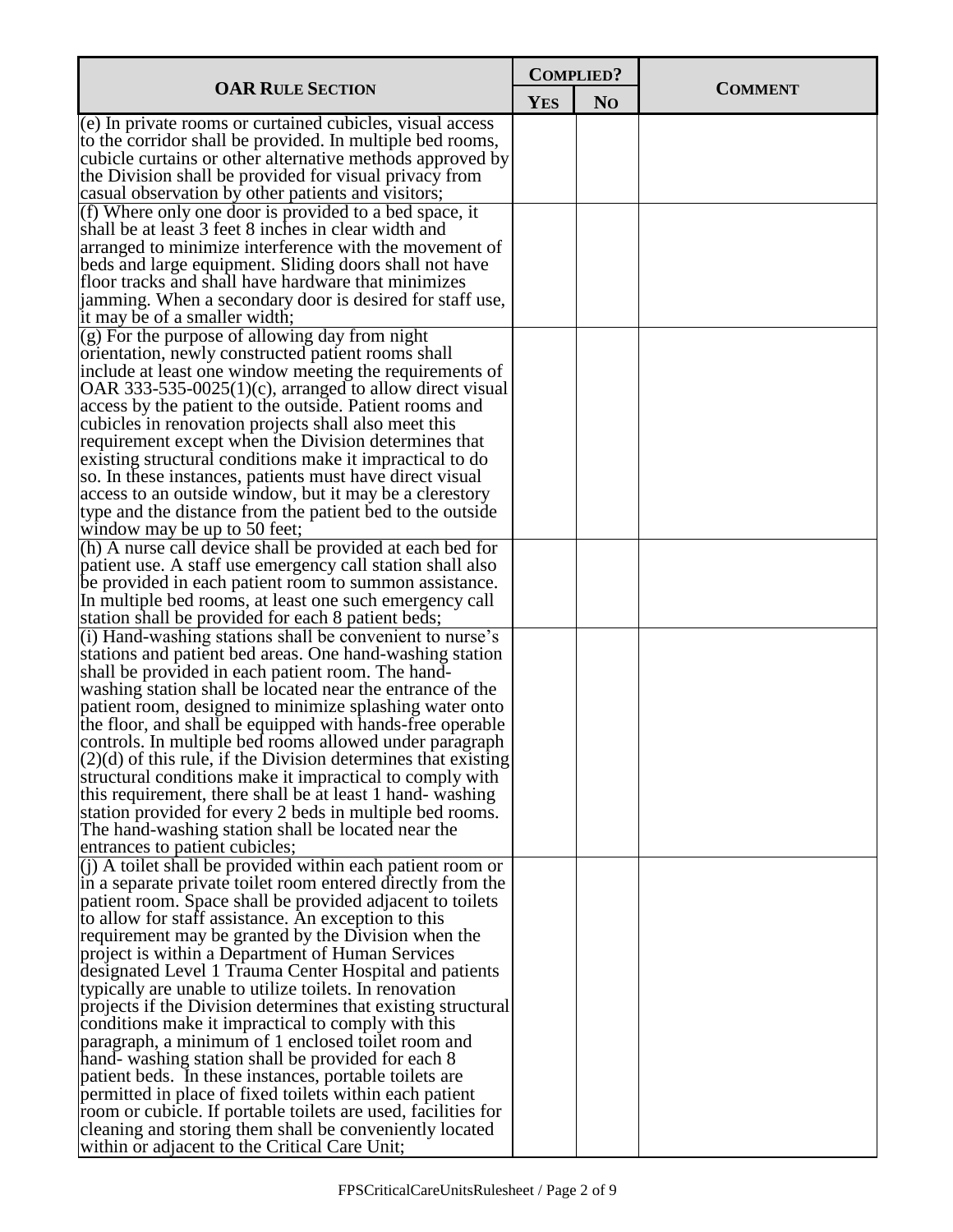|                                                                                                                                                                                                                                                                                                                                                                                                                                                                                                                                                                                                                                  |            | <b>COMPLIED?</b> |                |
|----------------------------------------------------------------------------------------------------------------------------------------------------------------------------------------------------------------------------------------------------------------------------------------------------------------------------------------------------------------------------------------------------------------------------------------------------------------------------------------------------------------------------------------------------------------------------------------------------------------------------------|------------|------------------|----------------|
| <b>OAR RULE SECTION</b>                                                                                                                                                                                                                                                                                                                                                                                                                                                                                                                                                                                                          | <b>YES</b> | N <sub>O</sub>   | <b>COMMENT</b> |
| $(k)$ The nurses' station or a substation with space for<br>charting, monitoring and a hand-washing station within<br>20 feet not through a door, shall be located so that nurses<br>will have direct visual observation of each patient. In<br>larger Critical Care Units, more than 1 nurses' station<br>may be needed to provide for observation of all patients;                                                                                                                                                                                                                                                             |            |                  |                |
| (1) Individual patient closets or lockers shall be provided<br>for the secure storage of clothing and personal effects.<br>This storage may be within patient rooms or in a central<br>location convenient to the Critical Care Unit; and                                                                                                                                                                                                                                                                                                                                                                                        |            |                  |                |
| (m) Each Critical Care Unit shall provide space for<br>equipment used for continuous physiological monitoring,<br>including a bedside and remote visual display for each<br>patient.                                                                                                                                                                                                                                                                                                                                                                                                                                             |            |                  |                |
| (3) Airborne Infection Isolation Room:                                                                                                                                                                                                                                                                                                                                                                                                                                                                                                                                                                                           |            |                  |                |
| At least 1 Airborne Infection Isolation Room shall be<br>provided for use by Critical Care Unit patients. The<br>number and location of Airborne Infection Isolation<br>Rooms shall be determined based upon an Infection<br>Control Risk Assessment conducted in accordance with<br>OAR 333-535-0035(1). Each Airborne Infection<br>Isolation Room shall comply with the requirements of<br>OAR 333-535-0035(2) with the following exceptions:                                                                                                                                                                                  |            |                  |                |
| (a) The requirement for the bathtub or shower may be<br>eliminated;                                                                                                                                                                                                                                                                                                                                                                                                                                                                                                                                                              |            |                  |                |
| (b) Compact, modular toilet/sink combination units may<br>replace the requirement for a toilet room if discussed and<br>allowed through the ICRA; and                                                                                                                                                                                                                                                                                                                                                                                                                                                                            |            |                  |                |
| (c) Toilets may be eliminated entirely from patient rooms<br>of Department of Human Services designated Level 1<br>Trauma Center Hospitals when patients typically are<br>unable to utilize a toilet.                                                                                                                                                                                                                                                                                                                                                                                                                            |            |                  |                |
| (4) Service Areas:                                                                                                                                                                                                                                                                                                                                                                                                                                                                                                                                                                                                               |            |                  |                |
| 1 service area may serve 2 or more<br>adjacent Critical Care Units. The size and<br>location of each service area will depend upon the<br>number of beds to be served. The following service areas<br>shall be located in, or readily available to, each Critical<br>Care Unit:                                                                                                                                                                                                                                                                                                                                                  |            |                  |                |
| $(a)$ Charting facilities. Documentation and information<br>review spaces shall be provided within the unit to<br>accommodate the recording of patient information. The<br>documentation space shall be located within or adjacent<br>to the patient bed space. It shall include a countertop that<br>will provide for a large flow sheet typical of critical care<br>units and a computer monitor and keyboard. There shall<br>be one documentation space with seating for each patient<br>bed. There shall be a specifically designated area within<br>the unit for information review located to facilitate<br>concentration; |            |                  |                |
| $\overline{b}$ ) Staff lounges and toilet(s). The following may be<br>located outside the unit if conveniently accessible:                                                                                                                                                                                                                                                                                                                                                                                                                                                                                                       |            |                  |                |
| $(A)$ Staff lounge(s) and toilet(s) shall be located so that<br>staff may be recalled quickly to the patient area in<br>emergencies;                                                                                                                                                                                                                                                                                                                                                                                                                                                                                             |            |                  |                |
| $($ B) The lounge shall have telephone or intercom and<br>emergency code alarm connections to the critical care<br>unit it serves;                                                                                                                                                                                                                                                                                                                                                                                                                                                                                               |            |                  |                |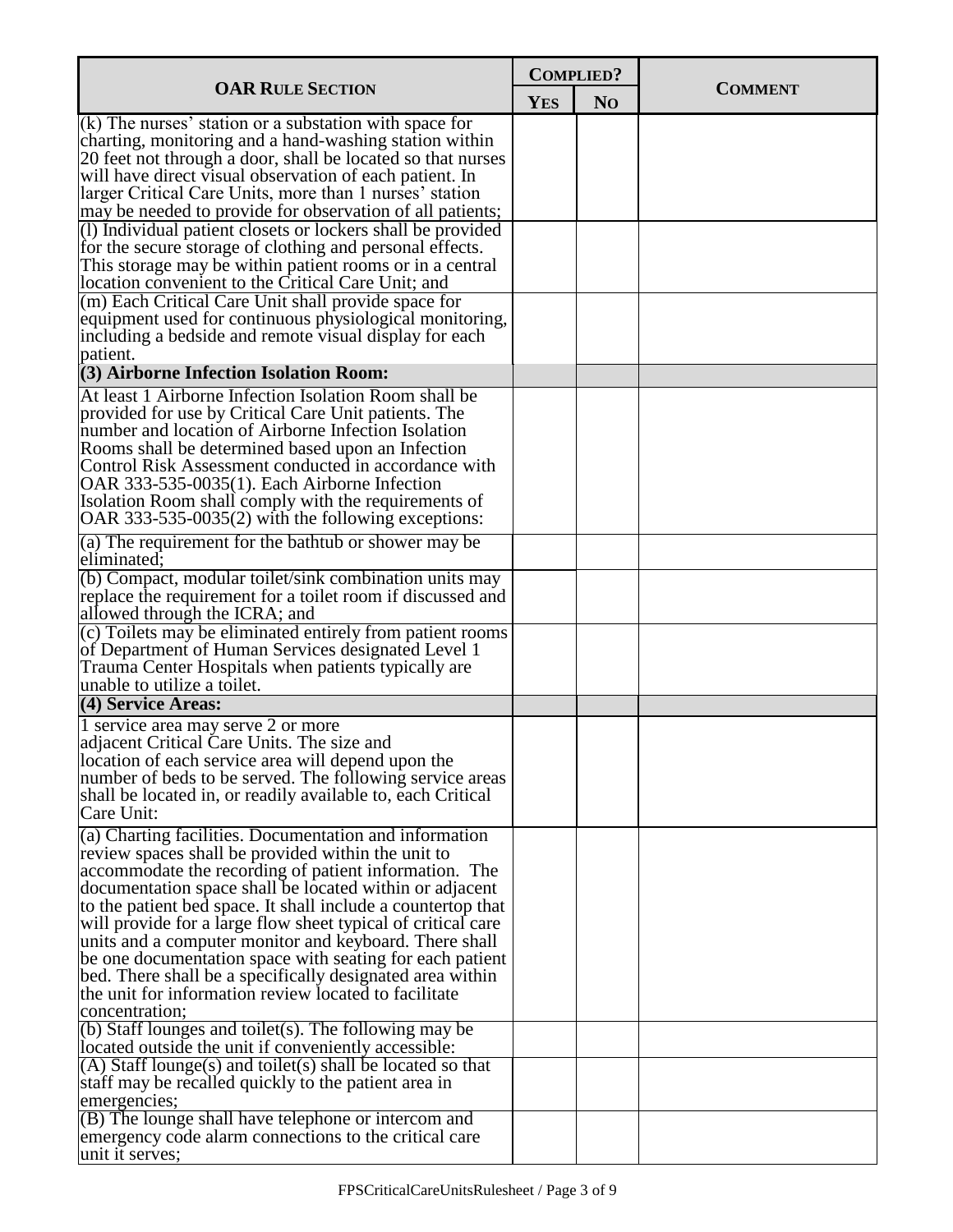| <b>OAR RULE SECTION</b><br><b>COMMENT</b><br><b>YES</b><br>N <sub>O</sub><br>$(C)$ Lounge facilities shall be sized in accordance with<br>the Functional Program but shall not be less than 100<br>square feet.<br>(D) Staff personal effects storage. Space located at or<br>near the nurses' work area for the secure storage of the<br>personal effects of nursing personnel. If not provided<br>elsewhere, provisions for the storage of coats, etc., shall<br>be made in this area.<br>(c) Sleeping and personal care accommodations shall be<br>provided for staff on 24-hour call work schedules;<br>(d) Clean utility or clean storage room. This room shall<br>be provided in accordance with OAR 333-535-0260(4),<br>for the storage and distribution of all clean medical and<br>surgical supplies kept in the Critical Care Unit;<br>(A) This room shall be immediately available in each<br>critical care suite.<br>(B) More than one critical care unit shall be permitted to |
|---------------------------------------------------------------------------------------------------------------------------------------------------------------------------------------------------------------------------------------------------------------------------------------------------------------------------------------------------------------------------------------------------------------------------------------------------------------------------------------------------------------------------------------------------------------------------------------------------------------------------------------------------------------------------------------------------------------------------------------------------------------------------------------------------------------------------------------------------------------------------------------------------------------------------------------------------------------------------------------------|
|                                                                                                                                                                                                                                                                                                                                                                                                                                                                                                                                                                                                                                                                                                                                                                                                                                                                                                                                                                                             |
|                                                                                                                                                                                                                                                                                                                                                                                                                                                                                                                                                                                                                                                                                                                                                                                                                                                                                                                                                                                             |
|                                                                                                                                                                                                                                                                                                                                                                                                                                                                                                                                                                                                                                                                                                                                                                                                                                                                                                                                                                                             |
|                                                                                                                                                                                                                                                                                                                                                                                                                                                                                                                                                                                                                                                                                                                                                                                                                                                                                                                                                                                             |
|                                                                                                                                                                                                                                                                                                                                                                                                                                                                                                                                                                                                                                                                                                                                                                                                                                                                                                                                                                                             |
|                                                                                                                                                                                                                                                                                                                                                                                                                                                                                                                                                                                                                                                                                                                                                                                                                                                                                                                                                                                             |
|                                                                                                                                                                                                                                                                                                                                                                                                                                                                                                                                                                                                                                                                                                                                                                                                                                                                                                                                                                                             |
|                                                                                                                                                                                                                                                                                                                                                                                                                                                                                                                                                                                                                                                                                                                                                                                                                                                                                                                                                                                             |
|                                                                                                                                                                                                                                                                                                                                                                                                                                                                                                                                                                                                                                                                                                                                                                                                                                                                                                                                                                                             |
|                                                                                                                                                                                                                                                                                                                                                                                                                                                                                                                                                                                                                                                                                                                                                                                                                                                                                                                                                                                             |
|                                                                                                                                                                                                                                                                                                                                                                                                                                                                                                                                                                                                                                                                                                                                                                                                                                                                                                                                                                                             |
|                                                                                                                                                                                                                                                                                                                                                                                                                                                                                                                                                                                                                                                                                                                                                                                                                                                                                                                                                                                             |
|                                                                                                                                                                                                                                                                                                                                                                                                                                                                                                                                                                                                                                                                                                                                                                                                                                                                                                                                                                                             |
|                                                                                                                                                                                                                                                                                                                                                                                                                                                                                                                                                                                                                                                                                                                                                                                                                                                                                                                                                                                             |
|                                                                                                                                                                                                                                                                                                                                                                                                                                                                                                                                                                                                                                                                                                                                                                                                                                                                                                                                                                                             |
| share a clean utility or clean storage room provided direct                                                                                                                                                                                                                                                                                                                                                                                                                                                                                                                                                                                                                                                                                                                                                                                                                                                                                                                                 |
| access is available from each.                                                                                                                                                                                                                                                                                                                                                                                                                                                                                                                                                                                                                                                                                                                                                                                                                                                                                                                                                              |
| $(C)$ Such rooms shall be separate from and have no direct                                                                                                                                                                                                                                                                                                                                                                                                                                                                                                                                                                                                                                                                                                                                                                                                                                                                                                                                  |
| connection with soiled utility or soiled holding rooms.                                                                                                                                                                                                                                                                                                                                                                                                                                                                                                                                                                                                                                                                                                                                                                                                                                                                                                                                     |
| (D) If the clean utility room is used to prepare patient<br>care items, it shall contain a work counter, and hand-                                                                                                                                                                                                                                                                                                                                                                                                                                                                                                                                                                                                                                                                                                                                                                                                                                                                          |
| washing station, and storage facilities for clean and                                                                                                                                                                                                                                                                                                                                                                                                                                                                                                                                                                                                                                                                                                                                                                                                                                                                                                                                       |
| sterile supplies.                                                                                                                                                                                                                                                                                                                                                                                                                                                                                                                                                                                                                                                                                                                                                                                                                                                                                                                                                                           |
| (E) If the room is used only for storage holding as part of                                                                                                                                                                                                                                                                                                                                                                                                                                                                                                                                                                                                                                                                                                                                                                                                                                                                                                                                 |
| a system for distribution of clean and sterile materials,                                                                                                                                                                                                                                                                                                                                                                                                                                                                                                                                                                                                                                                                                                                                                                                                                                                                                                                                   |
| omission of the work counter and hand-washing station<br>shall be permitted.                                                                                                                                                                                                                                                                                                                                                                                                                                                                                                                                                                                                                                                                                                                                                                                                                                                                                                                |
| $\overline{e}$ ) Clean linen storage. Location of the designated area                                                                                                                                                                                                                                                                                                                                                                                                                                                                                                                                                                                                                                                                                                                                                                                                                                                                                                                       |
| within the clean utility room, a separate closet, or an                                                                                                                                                                                                                                                                                                                                                                                                                                                                                                                                                                                                                                                                                                                                                                                                                                                                                                                                     |
| approved distribution system on each floor shall be                                                                                                                                                                                                                                                                                                                                                                                                                                                                                                                                                                                                                                                                                                                                                                                                                                                                                                                                         |
| permitted. If a closed cart system is used, storage of                                                                                                                                                                                                                                                                                                                                                                                                                                                                                                                                                                                                                                                                                                                                                                                                                                                                                                                                      |
| clean linen carts in an alcove shall be permitted. The cart<br>storage must be out of the path of normal traffic and                                                                                                                                                                                                                                                                                                                                                                                                                                                                                                                                                                                                                                                                                                                                                                                                                                                                        |
| under staff control;                                                                                                                                                                                                                                                                                                                                                                                                                                                                                                                                                                                                                                                                                                                                                                                                                                                                                                                                                                        |
| $(f)$ Appropriate room(s) or alcove(s) shall be provided for                                                                                                                                                                                                                                                                                                                                                                                                                                                                                                                                                                                                                                                                                                                                                                                                                                                                                                                                |
| storage of equipment necessary for patient care and as                                                                                                                                                                                                                                                                                                                                                                                                                                                                                                                                                                                                                                                                                                                                                                                                                                                                                                                                      |
| required by the Functional Program. Each unit shall                                                                                                                                                                                                                                                                                                                                                                                                                                                                                                                                                                                                                                                                                                                                                                                                                                                                                                                                         |
| provide sufficient storage area(s) located on the patient<br>floor to keep its required corridor width free of all                                                                                                                                                                                                                                                                                                                                                                                                                                                                                                                                                                                                                                                                                                                                                                                                                                                                          |
| equipment and supplies, but not less than 10 square feet                                                                                                                                                                                                                                                                                                                                                                                                                                                                                                                                                                                                                                                                                                                                                                                                                                                                                                                                    |
| per patient bed shall be provided;                                                                                                                                                                                                                                                                                                                                                                                                                                                                                                                                                                                                                                                                                                                                                                                                                                                                                                                                                          |
| (A) Equipment storage room or alcove. Appropriate                                                                                                                                                                                                                                                                                                                                                                                                                                                                                                                                                                                                                                                                                                                                                                                                                                                                                                                                           |
| rooms(s) or alcove(s) shall be provided for storage of                                                                                                                                                                                                                                                                                                                                                                                                                                                                                                                                                                                                                                                                                                                                                                                                                                                                                                                                      |
| large items of equipment necessary for patient care and                                                                                                                                                                                                                                                                                                                                                                                                                                                                                                                                                                                                                                                                                                                                                                                                                                                                                                                                     |
| as required by the Functional Program. Each Critical<br>Care Unit shall provide sufficient storage area(s) in                                                                                                                                                                                                                                                                                                                                                                                                                                                                                                                                                                                                                                                                                                                                                                                                                                                                               |
| addition to $(4)(f)$ of this rule, located on the patient floor                                                                                                                                                                                                                                                                                                                                                                                                                                                                                                                                                                                                                                                                                                                                                                                                                                                                                                                             |
| to keep its required corridor width free of all equipment                                                                                                                                                                                                                                                                                                                                                                                                                                                                                                                                                                                                                                                                                                                                                                                                                                                                                                                                   |
| and supplies, but not less than 20 square feet per patient                                                                                                                                                                                                                                                                                                                                                                                                                                                                                                                                                                                                                                                                                                                                                                                                                                                                                                                                  |
| bed shall be provided. Additional space shall be provided                                                                                                                                                                                                                                                                                                                                                                                                                                                                                                                                                                                                                                                                                                                                                                                                                                                                                                                                   |
| for stretcher or bed storage if stored on the floor;<br>(B) Emergency equipment storage. Space shall be                                                                                                                                                                                                                                                                                                                                                                                                                                                                                                                                                                                                                                                                                                                                                                                                                                                                                     |
| provided for emergency equipment that is under direct                                                                                                                                                                                                                                                                                                                                                                                                                                                                                                                                                                                                                                                                                                                                                                                                                                                                                                                                       |
| control of the nursing staff, such as a cardiopulmonary                                                                                                                                                                                                                                                                                                                                                                                                                                                                                                                                                                                                                                                                                                                                                                                                                                                                                                                                     |
| resuscitation (CPR) cart. This space shall be located in an                                                                                                                                                                                                                                                                                                                                                                                                                                                                                                                                                                                                                                                                                                                                                                                                                                                                                                                                 |
| area appropriate to the Functional Program but out of<br>normal traffic.                                                                                                                                                                                                                                                                                                                                                                                                                                                                                                                                                                                                                                                                                                                                                                                                                                                                                                                    |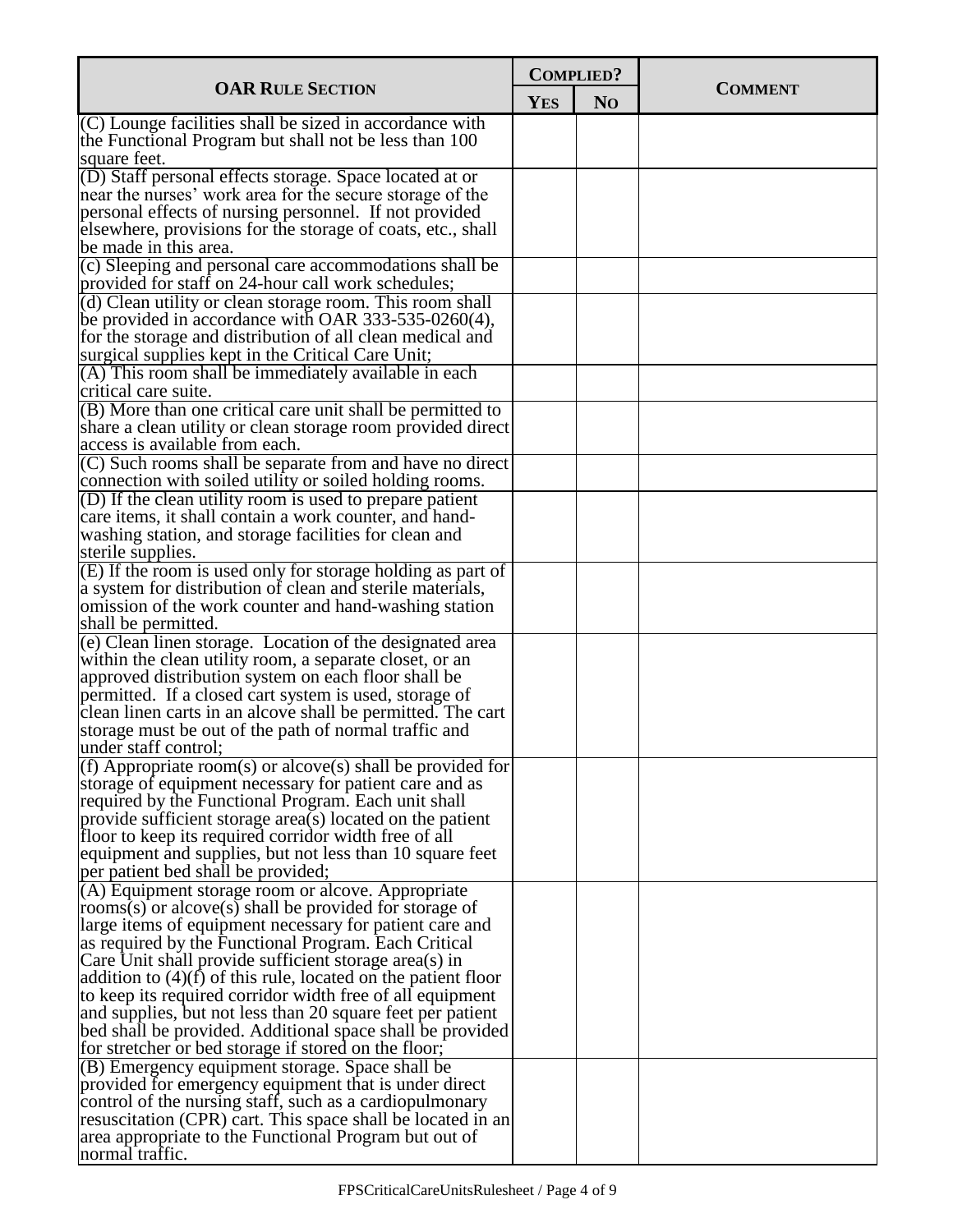|                                                                                           | <b>COMPLIED?</b> |                |                |
|-------------------------------------------------------------------------------------------|------------------|----------------|----------------|
| <b>OAR RULE SECTION</b>                                                                   | <b>YES</b>       | N <sub>O</sub> | <b>COMMENT</b> |
| (g) Soiled utility room. Each patient Critical Care Unit                                  |                  |                |                |
| shall include at least one soiled utility room that meets                                 |                  |                |                |
| the requirements of OAR 333-535-0260(5);                                                  |                  |                |                |
| (h) Medication station. Medication stations shall be in                                   |                  |                |                |
| accordance with the requirements of OAR 333-535-                                          |                  |                |                |
| $ 0025(2)(h)$ . The medication station shall be designed to                               |                  |                |                |
| allow for secure, convenient, and prompt 24-hour<br>distribution of medicine to patients; |                  |                |                |
| (i) Nourishment Station. A nourishment station with                                       |                  |                |                |
| sink, work counter, refrigerator, storage cabinets, and                                   |                  |                |                |
| equipment for hot and cold nourishments between                                           |                  |                |                |
| scheduled meals shall be provided. The nourishment                                        |                  |                |                |
| station shall include space for trays and dishes used for                                 |                  |                |                |
| non-scheduled meal service. Provision and space shall be                                  |                  |                |                |
| included for separate temporary storage of unused and                                     |                  |                |                |
| soiled dietary trays not picked up at meal time.                                          |                  |                |                |
| Nourishment stations shall not share storage, counters,                                   |                  |                |                |
| sinks or refrigerator space with medical supplies or                                      |                  |                |                |
| pharmaceuticals;                                                                          |                  |                |                |
| $\overline{q}(i)$ Ice machine. Equipment to provide ice for treatments                    |                  |                |                |
| and nourishment shall be provided. Ice-making                                             |                  |                |                |
| equipment may be in the clean work room or at the                                         |                  |                |                |
| nourishment station. Ice intended for human                                               |                  |                |                |
| consumption shall be from self-dispensing icemakers;                                      |                  |                |                |
| $(k)$ Visitors' waiting room. A visitors' waiting room shall                              |                  |                |                |
| be provided that is designed to accommodate the long                                      |                  |                |                |
| stays and stressful conditions common to such spaces,                                     |                  |                |                |
| including provisions for privacy, means to facilitate                                     |                  |                |                |
| communications, and access to toilets. The waiting room                                   |                  |                |                |
| may be located outside the unit if conveniently                                           |                  |                |                |
| accessible. The locations and size shall be appropriate for                               |                  |                |                |
| the number of patients and units served, with a seating                                   |                  |                |                |
| capacity of not less than one family member per patient<br>bed;                           |                  |                |                |
| (1) Multipurpose room(s). Multipurpose room(s) shall be                                   |                  |                |                |
| provided for staff, patients, and patient's families for                                  |                  |                |                |
| patient conferences, reports, education, training sessions,                               |                  |                |                |
| and consultation. These rooms shall be accessible to each                                 |                  |                |                |
| nursing unit; and                                                                         |                  |                |                |
| $\vert$ (m) Housekeeping room. A housekeeping room shall be                               |                  |                |                |
| provided within or immediately adjacent to the critical                                   |                  |                |                |
| care unit. This room shall not be shared with other                                       |                  |                |                |
| nursing units or departments. It shall contain a service                                  |                  |                |                |
| sink or floor receptor and provisions for storage of                                      |                  |                |                |
| supplies and housekeeping equipment.                                                      |                  |                |                |
| (5) Pediatric Critical Care Unit:                                                         |                  |                |                |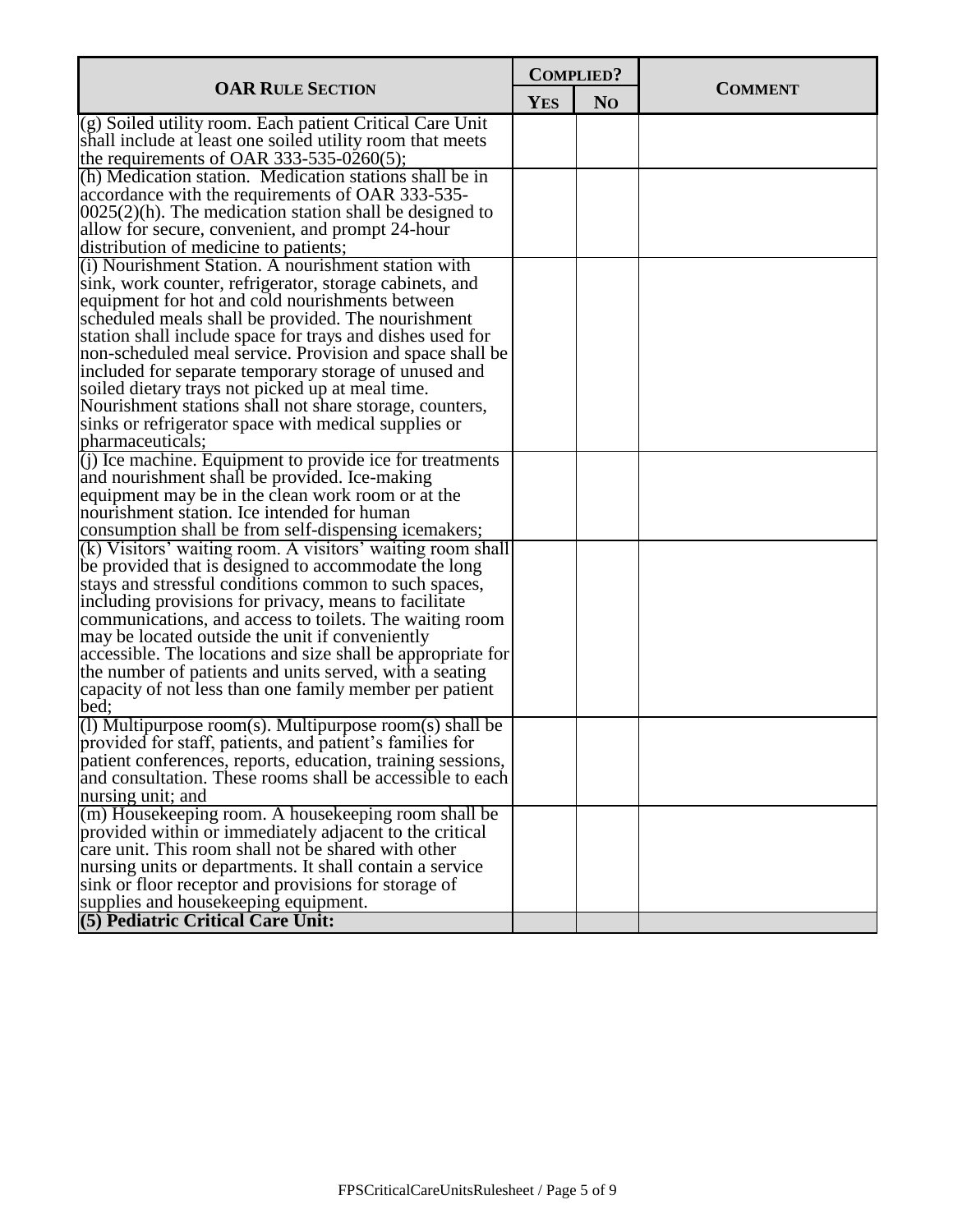|                                                                                                                    | <b>COMPLIED?</b> |                |                |
|--------------------------------------------------------------------------------------------------------------------|------------------|----------------|----------------|
| <b>OAR RULE SECTION</b>                                                                                            | <b>YES</b>       | N <sub>O</sub> | <b>COMMENT</b> |
| (a) If a facility has a distinct Pediatric Critical Care Unit,                                                     |                  |                |                |
| the Functional Program must include consideration for                                                              |                  |                |                |
| staffing, control, and the safe transportation of critically                                                       |                  |                |                |
| ill pediatric patients with life support and environmental                                                         |                  |                |                |
| systems from other areas of the facility. The Pediatric                                                            |                  |                |                |
| Critical Care Unit may be an open ward plan or may have<br>private or semi-private patient rooms. Private rooms at |                  |                |                |
| the rate of at least 1 per 10 beds shall be provided. In                                                           |                  |                |                |
| addition, at least 1 private room for each Pediatric                                                               |                  |                |                |
| Critical Care Unit shall be provided for seclusion and                                                             |                  |                |                |
| airborne infection isolation. The room(s) provided for                                                             |                  |                |                |
| seclusion and airborne infection isolation shall comply                                                            |                  |                |                |
| with the requirements for Airborne Infection Isolation                                                             |                  |                |                |
| Rooms set forth in OAR 333-535-0035(2). (See also                                                                  |                  |                |                |
| OAR 333-535-0300 for mechanical requirements and                                                                   |                  |                |                |
| OAR 333-535-0310 for electrical requirements.)                                                                     |                  |                |                |
| (b) In addition to complying with the requirements of                                                              |                  |                |                |
| sections $(1)$ , $(2)$ , $(3)$ and $(4)$ of this rule, each Pediatric                                              |                  |                |                |
| Critical Care Unit shall also include the following                                                                |                  |                |                |
| features:                                                                                                          |                  |                |                |
| (A) Space in the patient room for family and visitors.                                                             |                  |                |                |
| Sleeping space for parents who may be required to spend<br>long hours with the patient. This sleeping space may be |                  |                |                |
| provided at the patients' bedside. If the sleeping area is                                                         |                  |                |                |
| separate from the patient area, a system for                                                                       |                  |                |                |
| communication with Pediatric Critical Care Staff must be                                                           |                  |                |                |
| provided. Storage for associated bedding shall be                                                                  |                  |                |                |
| provided;                                                                                                          |                  |                |                |
| $(B)$ If an examination and treatment room is required by                                                          |                  |                |                |
| the Functional Program, it shall be located in or directly                                                         |                  |                |                |
| accessible from the Pediatric Critical Care Unit.                                                                  |                  |                |                |
| Examination and treatment rooms shall have a floor area                                                            |                  |                |                |
| of at least 80 square feet and shall include a hand-                                                               |                  |                |                |
| washing-station, storage facilities and a surface for<br>charting;                                                 |                  |                |                |
| (C) Provisions shall be made for the storage of formula                                                            |                  |                |                |
| or breast milk. Formula/breast milk storage may be                                                                 |                  |                |                |
| outside the unit but should be available for use at all                                                            |                  |                |                |
| times. The Functional Program should determine the                                                                 |                  |                |                |
| location and size of formula/breast milk storage.                                                                  |                  |                |                |
| (D) Consultation/demonstration room within, or                                                                     |                  |                |                |
| convenient to, the Pediatric Critical Care Unit for private                                                        |                  |                |                |
| discussions; and                                                                                                   |                  |                |                |
| (E) Separate storage cabinets or closets for toys and                                                              |                  |                |                |
| games.                                                                                                             |                  |                |                |
| (6) Newborn Intensive Care Units ("NICU"):                                                                         |                  |                |                |
| Each Newborn Intensive Care Unit shall include or                                                                  |                  |                |                |
| comply with the following requirements:<br>(a) The NICU shall have a clearly identified entrance and               |                  |                |                |
| reception area with a counter for charting and enclosed                                                            |                  |                |                |
| storage for supplies. The area shall permit visual                                                                 |                  |                |                |
| observation of, and contact with, all traffic entering the                                                         |                  |                |                |
| NICU. A hand-washing station shall be provided for                                                                 |                  |                |                |
| visitors entering the NICU.                                                                                        |                  |                |                |
| (b) The NICU shall be designed as part of an overall                                                               |                  |                |                |
| safety program to protect the physical security of infants,                                                        |                  |                |                |
| parents, and staff and to minimize the risk of infant                                                              |                  |                |                |
| abduction. There shall be controlled physical access and                                                           |                  |                |                |
| controlled egress to and from the NICU.                                                                            |                  |                |                |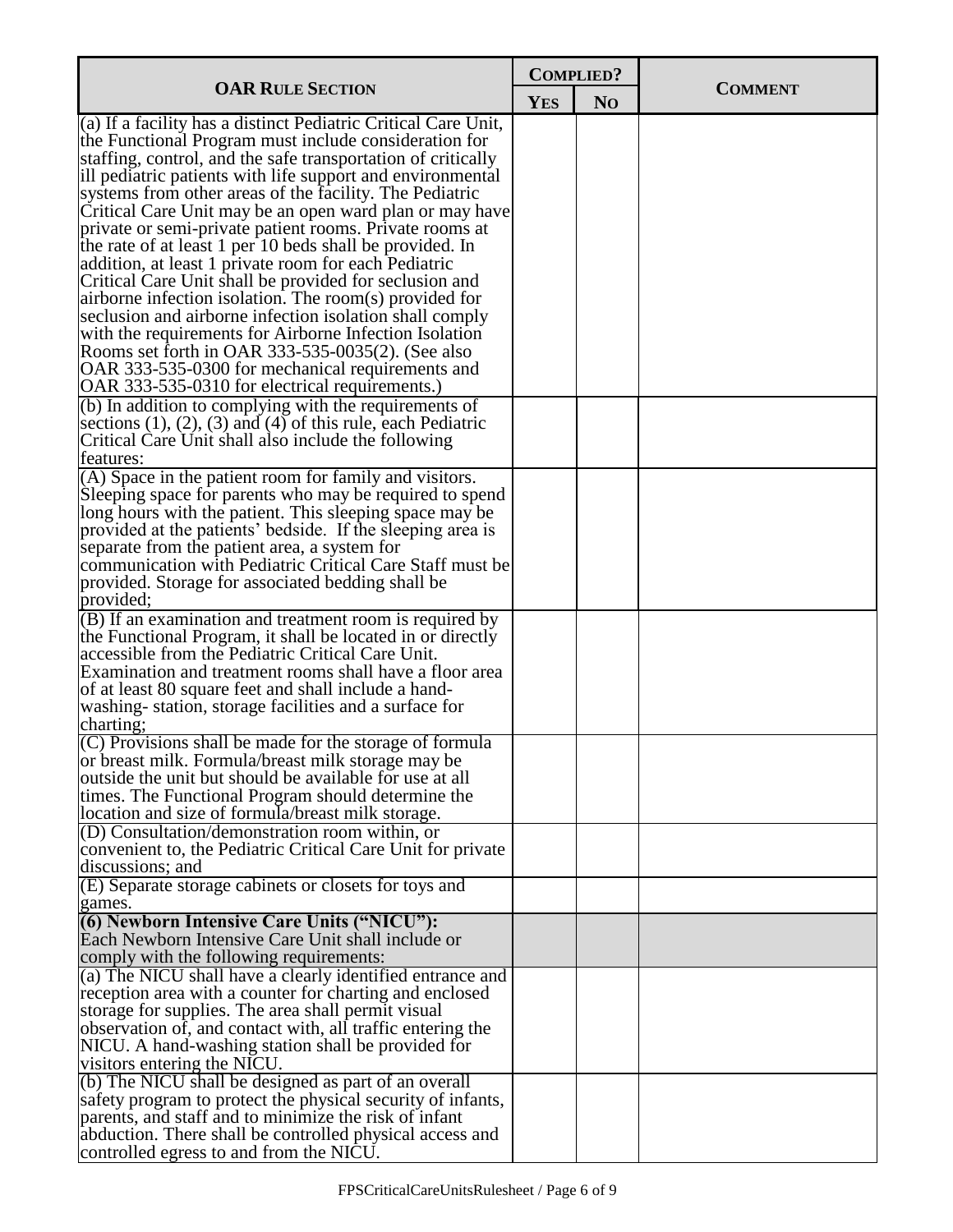|                                                                                                                    | <b>COMPLIED?</b> |                |                |
|--------------------------------------------------------------------------------------------------------------------|------------------|----------------|----------------|
| <b>OAR RULE SECTION</b>                                                                                            | <b>YES</b>       | N <sub>O</sub> | <b>COMMENT</b> |
| $\overline{c}$ ) In a multiple-bed room, every bed position shall be                                               |                  |                |                |
| within 20 feet of a hands-free hand-washing station.                                                               |                  |                |                |
| Where an individual room concept is used, a hands-free                                                             |                  |                |                |
| hand-washing station shall be provided within each                                                                 |                  |                |                |
| infant care room. All hand-washing stations shall be                                                               |                  |                |                |
| large enough to contain splashing.                                                                                 |                  |                |                |
| (d) At least one door to each patient room in the NICU                                                             |                  |                |                |
| must be large enough in both width and height to                                                                   |                  |                |                |
| accommodate portable X-ray and ultrasound equipment.                                                               |                  |                |                |
| (e) The NICU shall be located proximate to Labor and                                                               |                  |                |                |
| Delivery Departments when that service is also provided                                                            |                  |                |                |
| at the facility.                                                                                                   |                  |                |                |
| (f) When viewing windows are provided, provisions shall                                                            |                  |                |                |
| be made to control casual viewing of infants. Each                                                                 |                  |                |                |
| patient care space shall be designed to allow privacy for                                                          |                  |                |                |
| the infant and family;                                                                                             |                  |                |                |
| (g) Noise Control:                                                                                                 |                  |                |                |
| (A) Infant bed areas and the spaces opening onto them                                                              |                  |                |                |
| shall be designed to produce minimal background noise                                                              |                  |                |                |
| and to contain and absorb much of the transient noise                                                              |                  |                |                |
| that arises within the NICU;                                                                                       |                  |                |                |
| (B) The combination of continuous background sound                                                                 |                  |                |                |
| and transient sound in any patient care area shall not                                                             |                  |                |                |
| exceed an hourly Leq of 50dB and an hourly L10 of                                                                  |                  |                |                |
| 55dB, both A-weighted slow response. The Lmax                                                                      |                  |                |                |
| (transient sounds) shall not exceed 70dB. A-weighted                                                               |                  |                |                |
| slow response;                                                                                                     |                  |                |                |
| (C) Ceilings shall have a noise reduction coefficient<br>$(NRC)$ of at least 0.90;                                 |                  |                |                |
|                                                                                                                    |                  |                |                |
| (D) The ceiling construction shall limit passage of                                                                |                  |                |                |
| particles from above the ceiling plan into the clinical<br>environment. If a t-bar acoustic tile ceiling system is |                  |                |                |
| used, the tiles shall be clipped down, weighted or                                                                 |                  |                |                |
| gasketed to limit passage of particles and; and                                                                    |                  |                |                |
| $(E)$ Be easily cleanable and non-friable.                                                                         |                  |                |                |
| (h) Lighting:                                                                                                      |                  |                |                |
| (A) Provisions shall be made for indirect lighting and                                                             |                  |                |                |
| high-intensity lighting in the NICU;                                                                               |                  |                |                |
| $( B )$ Controls shall be provided to enable lighting to be                                                        |                  |                |                |
| adjusted over individual patient care spaces from one to                                                           |                  |                |                |
| 60 foot-candles at 3 feet above the floor level;                                                                   |                  |                |                |
| (C) Darkening sufficient for trans-illumination shall be                                                           |                  |                |                |
| available when necessary;                                                                                          |                  |                |                |
| (D) No direct ambient lighting shall be permitted in the                                                           |                  |                |                |
| infant care space, and any direct ambient lighting used                                                            |                  |                |                |
| outside the infant care area shall be located or framed to                                                         |                  |                |                |
| avoid a direct line of sight from any infant to the fixture.                                                       |                  |                |                |
| This does not exclude the use of direct procedure                                                                  |                  |                |                |
| lighting; and                                                                                                      |                  |                |                |
| (E) Lighting fixtures shall be easy to clean.                                                                      |                  |                |                |
|                                                                                                                    |                  |                |                |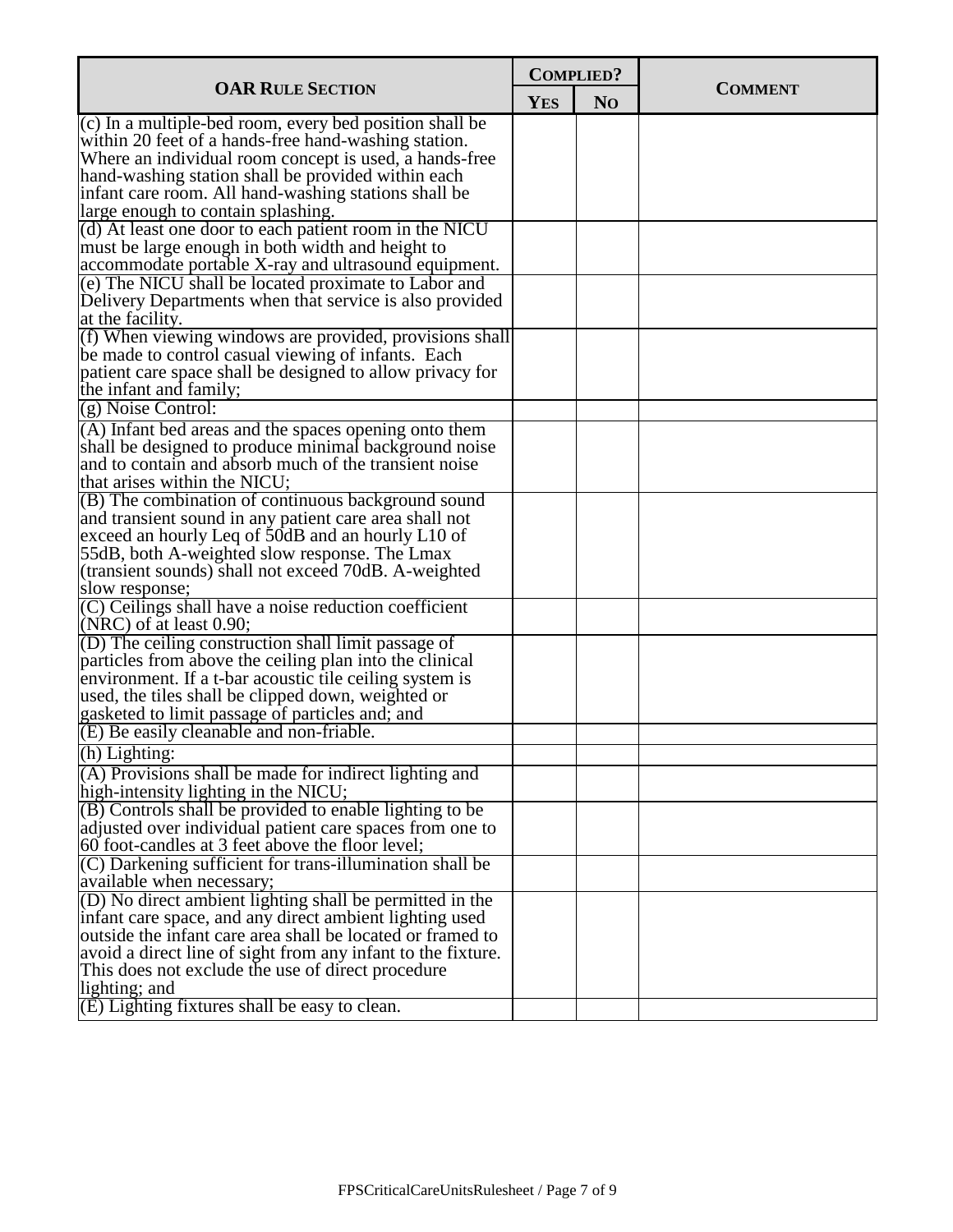|                                                                                                                 | <b>COMPLIED?</b> |                |                |
|-----------------------------------------------------------------------------------------------------------------|------------------|----------------|----------------|
| <b>OAR RULE SECTION</b>                                                                                         | <b>YES</b>       | N <sub>O</sub> | <b>COMMENT</b> |
| $(i)$ Space requirements: Each infant care space shall                                                          |                  |                |                |
| contain a minimum of 150 square feet per bassinet,                                                              |                  |                |                |
| excluding sinks and aisles. Each bassinet shall have a                                                          |                  |                |                |
| minimum clearance of 4 feet to walls or any permanent                                                           |                  |                |                |
| obstruction. When single infant rooms or fixed cubicle                                                          |                  |                |                |
| partitions are used, there shall be an adjacent aisle of not                                                    |                  |                |                |
| less than 8 feet in clear unobstructed width to permit                                                          |                  |                |                |
| passage of equipment and personnel. In multiple bed<br>rooms, there shall be a minimum of 8 feet between infant |                  |                |                |
| care beds. Each infant care space shall be designed to                                                          |                  |                |                |
| allow privacy for the baby and family;                                                                          |                  |                |                |
| (j) A medication station meeting subsection $(4)(h)$ of this                                                    |                  |                |                |
| rule;                                                                                                           |                  |                |                |
| (k) At least one Airborne Infection Isolation Room is                                                           |                  |                |                |
| required within the NICU. The room shall be enclosed                                                            |                  |                |                |
| and separated from other areas of the nursery with                                                              |                  |                |                |
| provisions for visual observation of the infant from                                                            |                  |                |                |
| adjacent nurseries or control area(s). All Airborne                                                             |                  |                |                |
| Infection Isolation Rooms shall comply with the                                                                 |                  |                |                |
| requirements of OAR 333-535-0035 $(2)$ , except that a                                                          |                  |                |                |
| separate toilet, bathtub, or shower are not required.                                                           |                  |                |                |
| $(1)$ Rooms at the rate of at least 1 per 15 infant isolettes                                                   |                  |                |                |
| shall be provided within the NICU to allow parents and                                                          |                  |                |                |
| infants to spend extended private time together.                                                                |                  |                |                |
| $(A)$ These room(s) shall have direct, private access to a                                                      |                  |                |                |
| hand-washing station and toilet facilities;                                                                     |                  |                |                |
| (B) Communication linkage with the NICU staff;                                                                  |                  |                |                |
| (C) Electrical and medical gas outlets as specified for<br>other NICU beds;                                     |                  |                |                |
| (D) Sleeping facilities for at least one parent; and;                                                           |                  |                |                |
| (E) Sufficient space for the infant's bed and equipment;                                                        |                  |                |                |
| (m) Lactation support space. Dedicated space shall be                                                           |                  |                |                |
| provided for lactation support and consultation in or                                                           |                  |                |                |
| immediately adjacent to the NICU. Provision shall be                                                            |                  |                |                |
| made, either within the room or conveniently located                                                            |                  |                |                |
| nearby, for a hand-washing station, counter, refrigerator                                                       |                  |                |                |
| and freezer, storage for pump and attachments, and                                                              |                  |                |                |
| educational materials.                                                                                          |                  |                |                |
| $(n)$ Charting facilities shall have adequate linear surface                                                    |                  |                |                |
| space to ensure that staff and physicians may chart and                                                         |                  |                |                |
| have simultaneous access to information and                                                                     |                  |                |                |
| communication systems.                                                                                          |                  |                |                |
| (o) A clean utility room or clean supply room shall be                                                          |                  |                |                |
| provided in accordance with the requirements of                                                                 |                  |                |                |
| subsection $(4)(d)$ of this rule.                                                                               |                  |                |                |
| $(p)$ A soiled utility room or soiled holding room shall be                                                     |                  |                |                |
| provided in accordance with the requirements of                                                                 |                  |                |                |
| subsection $(4)(e,g)$ of this rule.                                                                             |                  |                |                |
| $(q)$ A lounge, locker room, and staff toilet shall be                                                          |                  |                |                |
| provided within or adjacent to the NICU for staff use in                                                        |                  |                |                |
| accordance with the requirements of subsection $(4)(b)$ of<br>this rule.                                        |                  |                |                |
| (r) Space for storage of emergency equipment shall be                                                           |                  |                |                |
| provided in accordance with the requirements of                                                                 |                  |                |                |
| paragraph $(4)(f)(B)$ of this rule.                                                                             |                  |                |                |